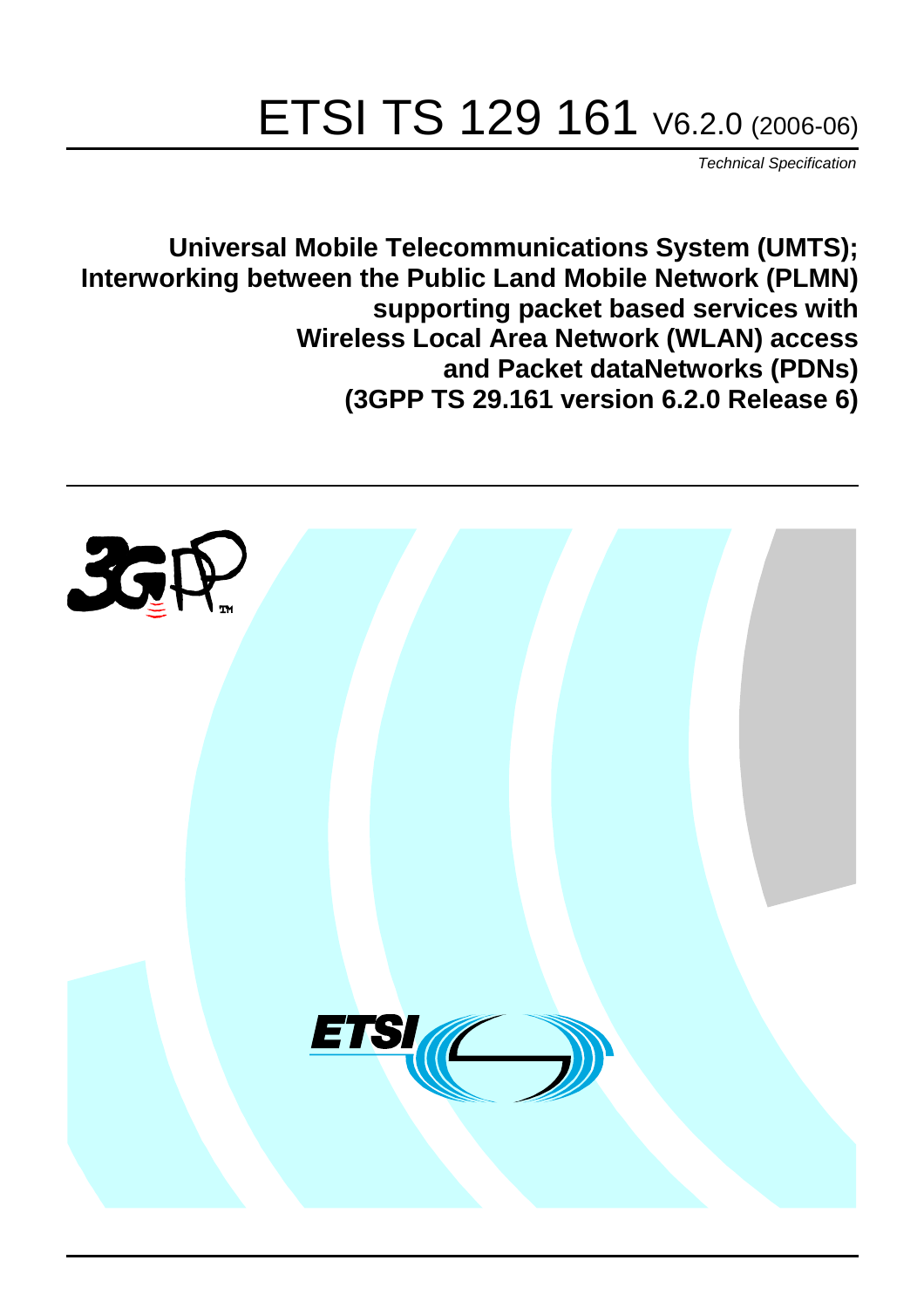Reference RTS/TSGC-0329161v620

> Keywords UMTS

#### **ETSI**

#### 650 Route des Lucioles F-06921 Sophia Antipolis Cedex - FRANCE

Tel.: +33 4 92 94 42 00 Fax: +33 4 93 65 47 16

Siret N° 348 623 562 00017 - NAF 742 C Association à but non lucratif enregistrée à la Sous-Préfecture de Grasse (06) N° 7803/88

#### **Important notice**

Individual copies of the present document can be downloaded from: [http://www.etsi.org](http://www.etsi.org/)

The present document may be made available in more than one electronic version or in print. In any case of existing or perceived difference in contents between such versions, the reference version is the Portable Document Format (PDF). In case of dispute, the reference shall be the printing on ETSI printers of the PDF version kept on a specific network drive within ETSI Secretariat.

Users of the present document should be aware that the document may be subject to revision or change of status. Information on the current status of this and other ETSI documents is available at <http://portal.etsi.org/tb/status/status.asp>

If you find errors in the present document, please send your comment to one of the following services: [http://portal.etsi.org/chaircor/ETSI\\_support.asp](http://portal.etsi.org/chaircor/ETSI_support.asp)

#### **Copyright Notification**

No part may be reproduced except as authorized by written permission. The copyright and the foregoing restriction extend to reproduction in all media.

> © European Telecommunications Standards Institute 2006. All rights reserved.

**DECT**TM, **PLUGTESTS**TM and **UMTS**TM are Trade Marks of ETSI registered for the benefit of its Members. **TIPHON**TM and the **TIPHON logo** are Trade Marks currently being registered by ETSI for the benefit of its Members. **3GPP**TM is a Trade Mark of ETSI registered for the benefit of its Members and of the 3GPP Organizational Partners.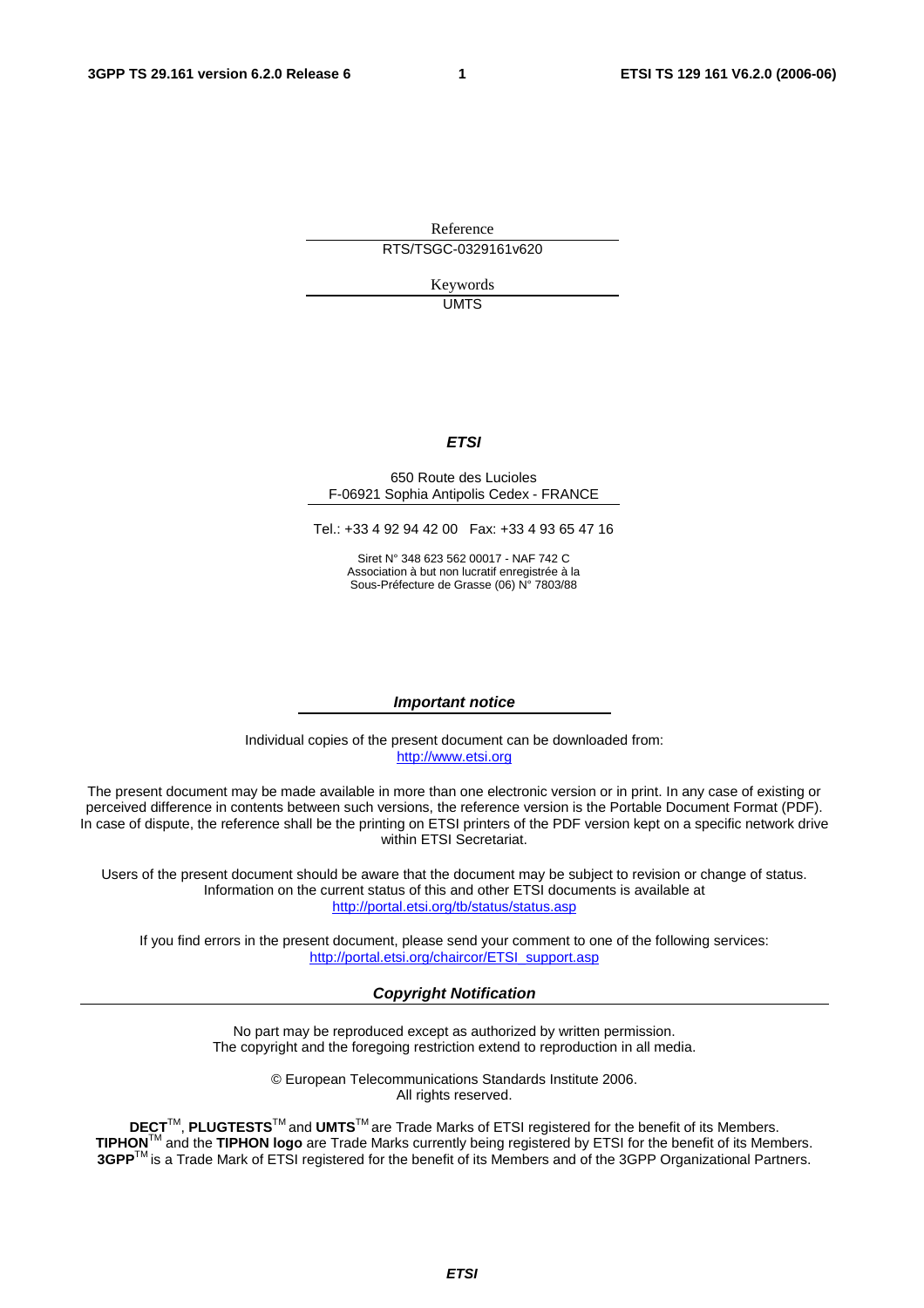### Intellectual Property Rights

IPRs essential or potentially essential to the present document may have been declared to ETSI. The information pertaining to these essential IPRs, if any, is publicly available for **ETSI members and non-members**, and can be found in ETSI SR 000 314: *"Intellectual Property Rights (IPRs); Essential, or potentially Essential, IPRs notified to ETSI in respect of ETSI standards"*, which is available from the ETSI Secretariat. Latest updates are available on the ETSI Web server ([http://webapp.etsi.org/IPR/home.asp\)](http://webapp.etsi.org/IPR/home.asp).

Pursuant to the ETSI IPR Policy, no investigation, including IPR searches, has been carried out by ETSI. No guarantee can be given as to the existence of other IPRs not referenced in ETSI SR 000 314 (or the updates on the ETSI Web server) which are, or may be, or may become, essential to the present document.

### Foreword

This Technical Specification (TS) has been produced by ETSI 3rd Generation Partnership Project (3GPP).

The present document may refer to technical specifications or reports using their 3GPP identities, UMTS identities or GSM identities. These should be interpreted as being references to the corresponding ETSI deliverables.

The cross reference between GSM, UMTS, 3GPP and ETSI identities can be found under <http://webapp.etsi.org/key/queryform.asp>.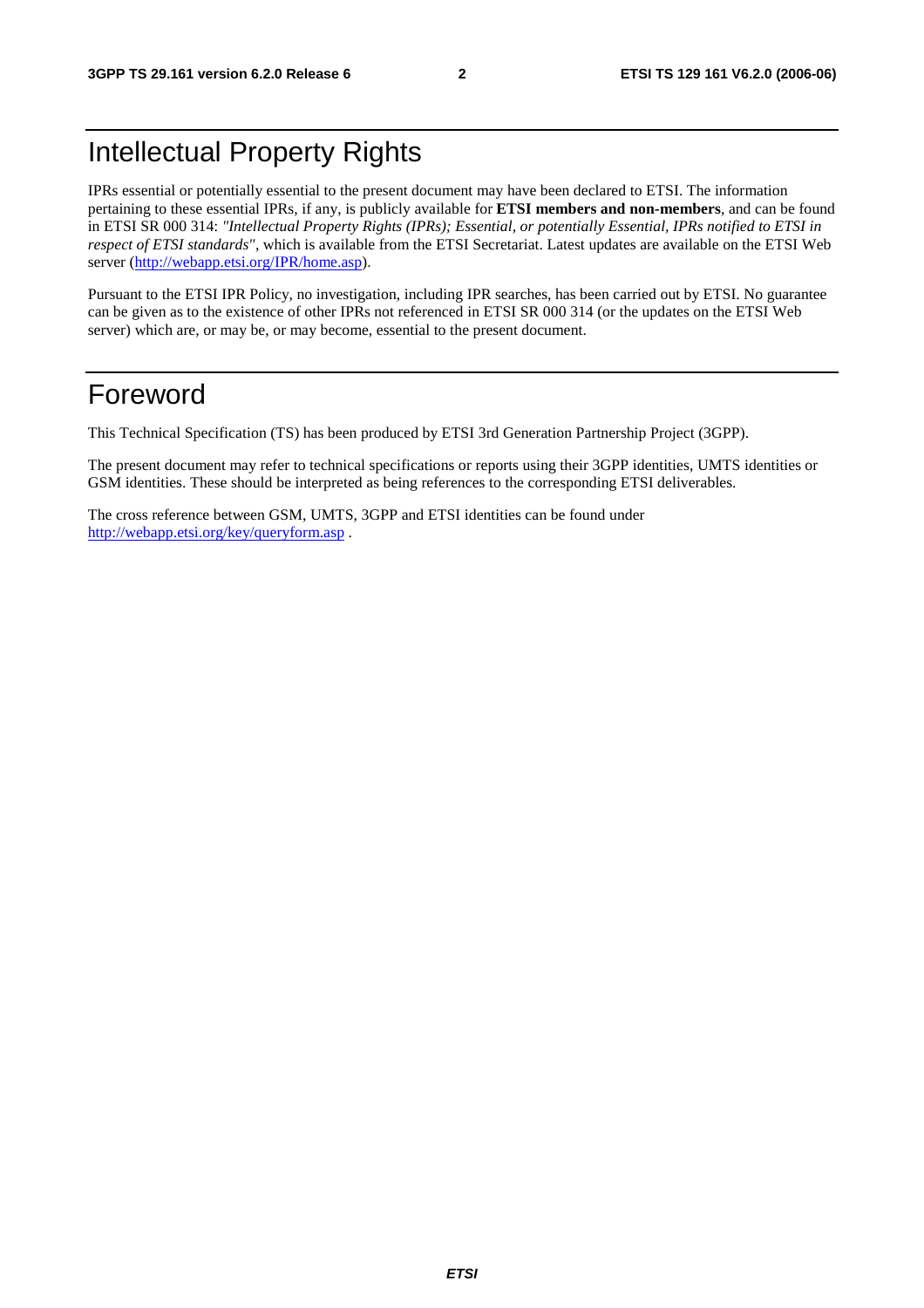#### $\mathbf{3}$

### Contents

| 1                      |  |  |  |  |  |
|------------------------|--|--|--|--|--|
| 2                      |  |  |  |  |  |
|                        |  |  |  |  |  |
| 3<br>3.1               |  |  |  |  |  |
| 3.2                    |  |  |  |  |  |
| 3.3                    |  |  |  |  |  |
| 4                      |  |  |  |  |  |
| 4.1                    |  |  |  |  |  |
| 4.2                    |  |  |  |  |  |
| 5                      |  |  |  |  |  |
| 6                      |  |  |  |  |  |
| 7                      |  |  |  |  |  |
| 8                      |  |  |  |  |  |
| 8.1                    |  |  |  |  |  |
| 8.2                    |  |  |  |  |  |
| 8.2.1                  |  |  |  |  |  |
| 8.2.1.1                |  |  |  |  |  |
| 8.2.1.2                |  |  |  |  |  |
| 8.2.1.3                |  |  |  |  |  |
| 8.2.1.3.1<br>8.2.1.3.2 |  |  |  |  |  |
| 8.2.1.3.3              |  |  |  |  |  |
| 8.2.1.3.4              |  |  |  |  |  |
| 8.3                    |  |  |  |  |  |
| 8.4                    |  |  |  |  |  |
| 8.5                    |  |  |  |  |  |
| 8.6                    |  |  |  |  |  |
| 9                      |  |  |  |  |  |
| 9.1                    |  |  |  |  |  |
| 9.2                    |  |  |  |  |  |
| 9.3                    |  |  |  |  |  |
| 10                     |  |  |  |  |  |
| 11                     |  |  |  |  |  |
| 11.1                   |  |  |  |  |  |
| 11.2                   |  |  |  |  |  |
| 11.3<br>11.4           |  |  |  |  |  |
|                        |  |  |  |  |  |
| 12                     |  |  |  |  |  |
| 12.1<br>12.2           |  |  |  |  |  |
| 12.3                   |  |  |  |  |  |
|                        |  |  |  |  |  |
|                        |  |  |  |  |  |
|                        |  |  |  |  |  |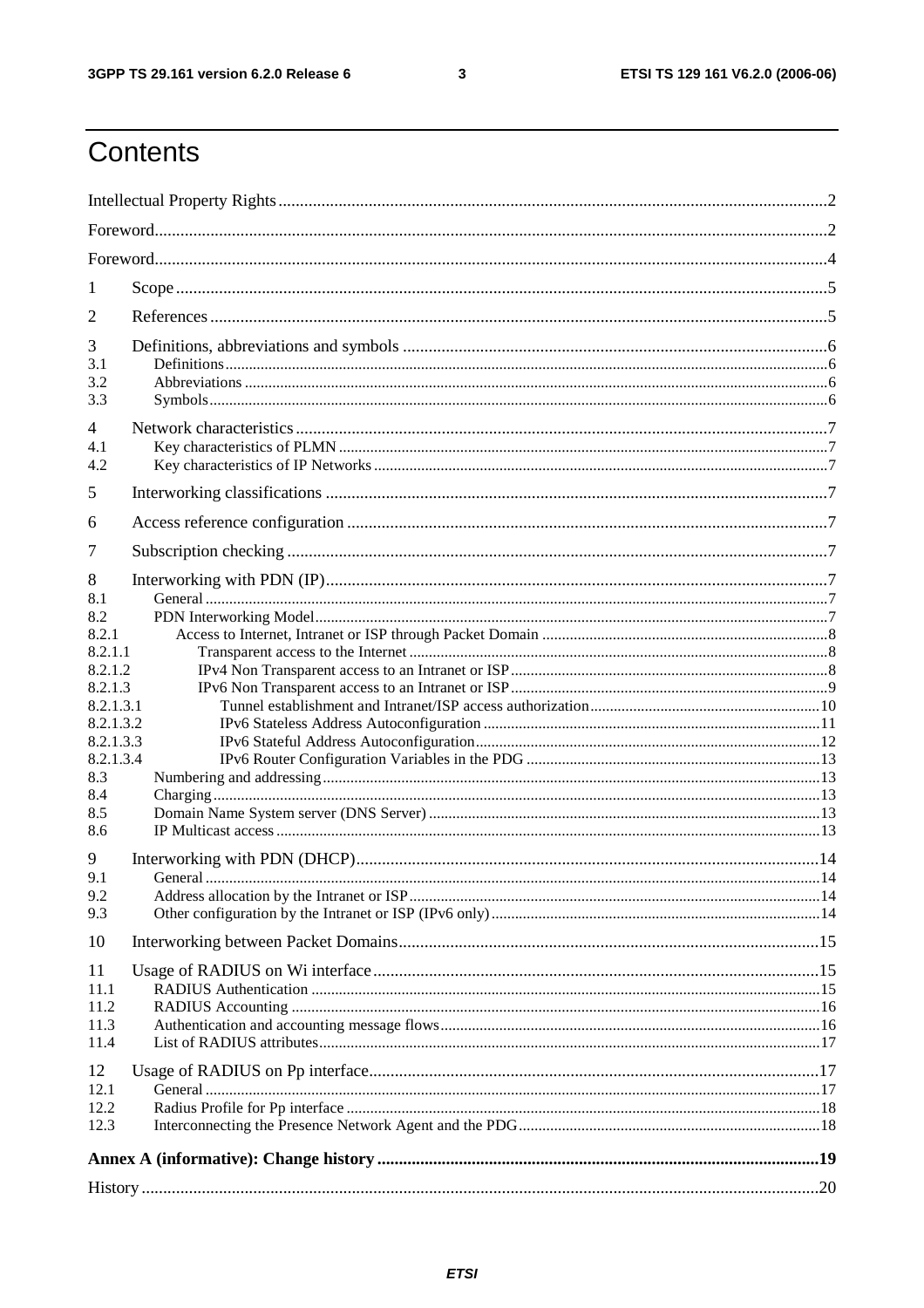### Foreword

This Technical Specification (TS) has been produced by the 3<sup>rd</sup> Generation Partnership Project (3GPP).

The present document describes the network interworking for the Packet Domain. Interworking to various external networks is defined together with the interworking for data forwarding while subscribers roam within the 3GPP system.

The contents of the present document are subject to continuing work within the TSG and may change following formal TSG approval. Should the TSG modify the contents of the present document, it will be re-released by the TSG with an identifying change of release date and an increase in version number as follows:

Version x.y.z

where:

- x the first digit:
	- 1 presented to TSG for information;
	- 2 presented to TSG for approval;
	- 3 or greater indicates TSG approved document under change control.
- y the second digit is incremented for all changes of substance, i.e. technical enhancements, corrections, updates, etc.
- z the third digit is incremented when editorial only changes have been incorporated in the document.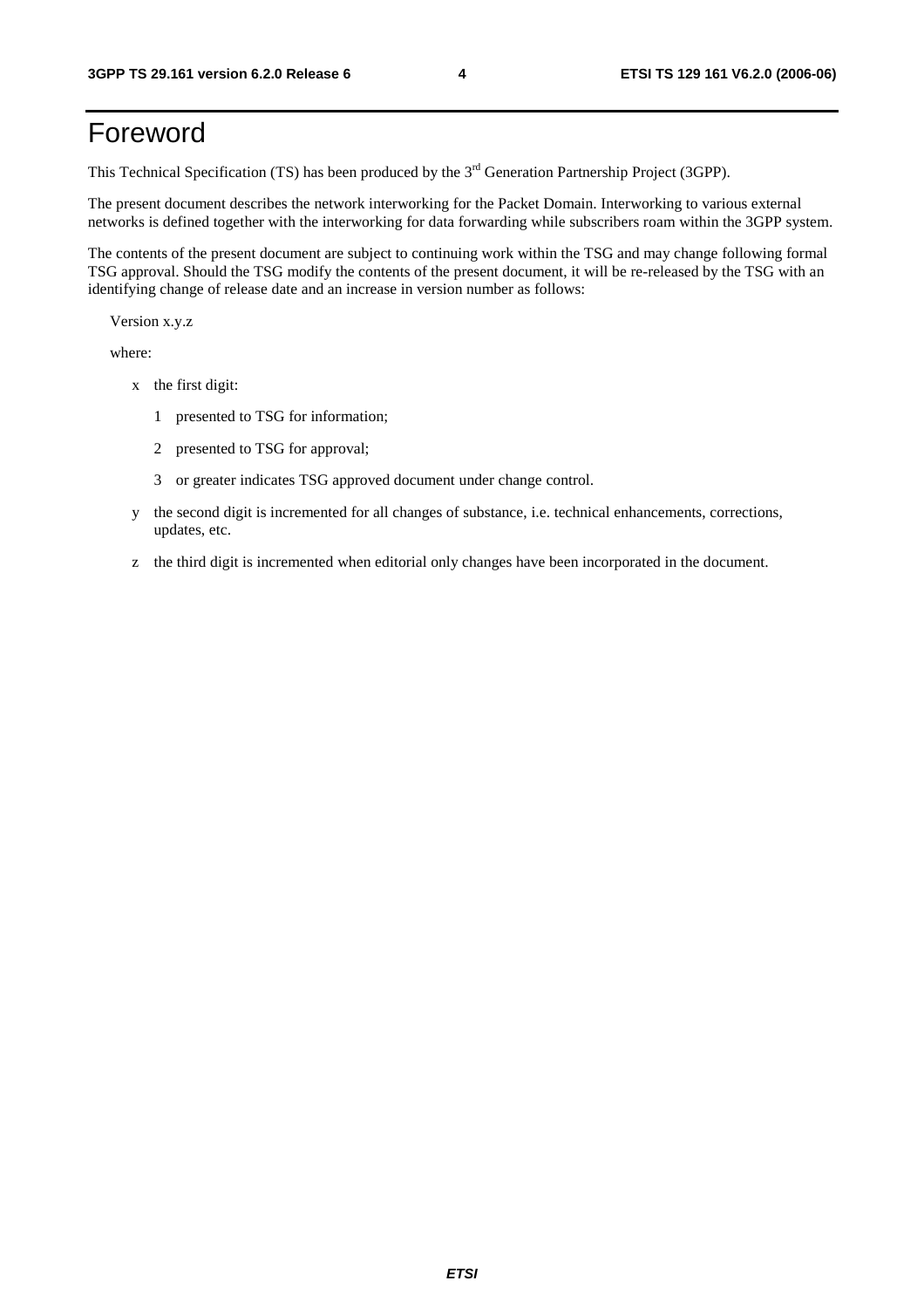### 1 Scope

The present document defines the requirements for Packet Domain interworking between a:

- a) PLMN with WLAN access and PDN;
- b) PLMN with WLAN access and PLMN.

The present document also defines, in clause 12, the usage of Radius at the Pp Reference Point between the Packet Data Gateway and the Presence Network Agent, see 3GPP TS 23.141 [18].

### 2 References

The following documents contain provisions which, through reference in this text, constitute provisions of the present document.

- References are either specific (identified by date of publication, edition number, version number, etc.) or non-specific.
- For a specific reference, subsequent revisions do not apply.
- For a non-specific reference, the latest version applies. In the case of a reference to a 3GPP document (including a GSM document), a non-specific reference implicitly refers to the latest version of that document *in the same Release as the present document*.
- [1] 3GPP TS 23.234: "3GPP system to Wireless Local Area Network (WLAN) interworking; System description".
- [2] 3GPP TS 29.234: "3GPP system to Wireless Local Area Network (WLAN) interworking; Stage 3".
- [3] 3GPP TS 24.234: "3GPP system to Wireless Local Area Network (WLAN) interworking; User Equipment (UE) to network protocols; Stage 3".
- [4] 3GPP TS 29.061: "Interworking between the Public Land Mobile Network (PLMN) supporting packet based services and Packet Data Networks (PDN)".
- [5] 3GPP TR 21.905: "Vocabulary for 3GPP Specifications".
- [6] IETF RFC 1034 (1987): "Domain names concepts and facilities".
- [7] IETF RFC 1035 (1987): "Domain names implementation and specification".
- [8] IETF RFC 2131 (1997): "Dynamic Host Configuration Protocol".
- [9] IETF RFC 3315 (2003) "Dynamic Host Configuration Protocol for IPv6 (DHCPv6)".
- [10] IETF RFC 2865 (2000): "Remote Authentication Dial In User Service (RADIUS)".
- [11] **IETF RFC 3162 (2001): "RADIUS and IPv6".**
- [12] **IETF RFC 2866 (2000): "RADIUS Accounting".**
- [13] IETF RFC 2373 (1998): "IP Version 6 Addressing Architecture".
- [14] IETF RFC 2461 (1998): "Neighbor Discovery for IP Version 6 (IPv6)".
- [15] IETF RFC 2462 (1998): "IPv6 Stateless Address Autoconfiguration".
- [16] 3GPP TS 33.234: "3G security; Wireless Local Area Network (WLAN) interworking security".
- [17] 3GPP TS 24.229: "Internet Protocol (IP) multimedia call control protocol based on Session Initiation Protocol (SIP) and Session Description Protocol (SDP); Stage 3".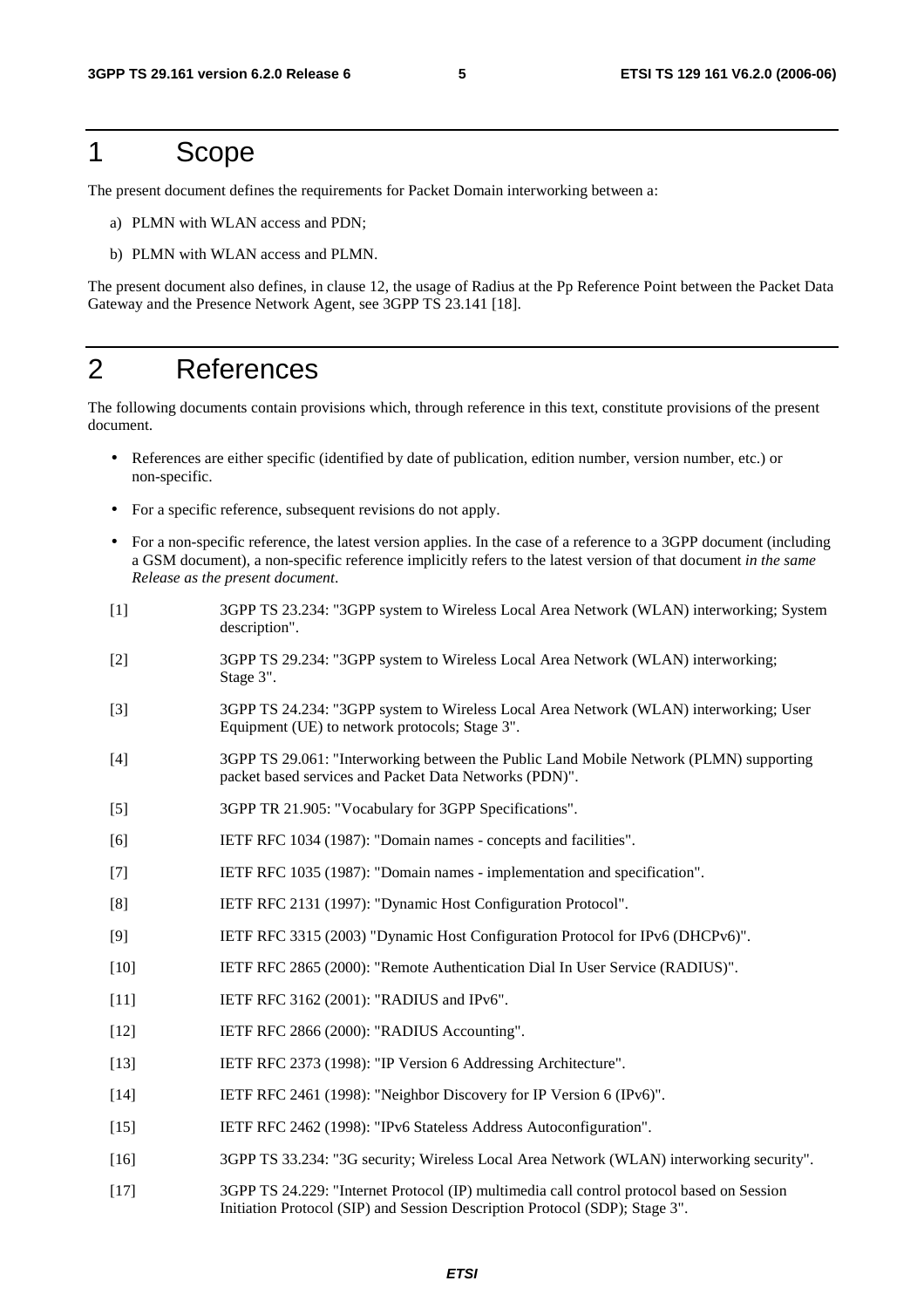[18] 3GPP TS 23.141: "Presence Service; Architecture and functional description".

### 3 Definitions, abbreviations and symbols

### 3.1 Definitions

For the purposes of the present document, the terms and definitions given in 3GPP TS 23.234 [1] and the following apply:

**3GPP - WLAN Interworking:** used generically to refer to interworking between the 3GPP system and the WLAN family of standards

**interworking WLAN:** WLAN that interworks with a 3GPP system

Serving WLAN: interworking WLAN that the user is connected to, i.e. either a visited or a home WLAN

**Visited WLAN:** interworking WLAN that Interworks only with a visited PLMN

**WLAN UE:** UE (equipped with UICC card including (U)SIM) utilized by a 3GPP subscriber to access the WLAN interworking

### 3.2 Abbreviations

For the purposes of the present document, the abbreviations given in 3GPP TR 21.905 [5] and the following apply:

| <b>APN</b>         | <b>Access Point Name</b>                      |
|--------------------|-----------------------------------------------|
| <b>DHCP</b>        | <b>Dynamic Host Configuration Protocol</b>    |
| DHCP <sub>v6</sub> | Dynamic Host Configuration Protocol version 6 |
| <b>DNS</b>         | Domain Name System                            |
| <b>IETF</b>        | <b>Internet Engineering Task Force</b>        |
| <b>IP</b>          | Internet Protocol                             |
| IPv4               | Internet Protocol version 4                   |
| IP <sub>v</sub> 6  | Internet Protocol version 6                   |
| <b>ISP</b>         | Internet Service Provider                     |
| <b>I-WLAN</b>      | Interworked / interworking WLAN               |
| LAN                | Local Area Network                            |
| <b>MTU</b>         | Maximum Transfer Unit                         |
| <b>PDG</b>         | Packet Data Gateway                           |
| <b>PDN</b>         | Packet Data Network                           |
| <b>PPP</b>         | Point-to-Point Protocol                       |
| <b>PS</b>          | Packet Switched                               |
| <b>RADIUS</b>      | Remote Authentication Dial In User Service    |
| <b>TCP</b>         | <b>Transmission Control Protocol</b>          |
| W-APN              | WLAN APN                                      |
| WLAN               | Wireless Local Area Network                   |
|                    |                                               |

### 3.3 Symbols

For the purposes of the present document, the following symbols apply:

| - Wi           | Reference point between a Packet Data Gateway and an external IP Network   |
|----------------|----------------------------------------------------------------------------|
| P <sub>D</sub> | Reference point between a Packet Data Gateway and a Presence Network Agent |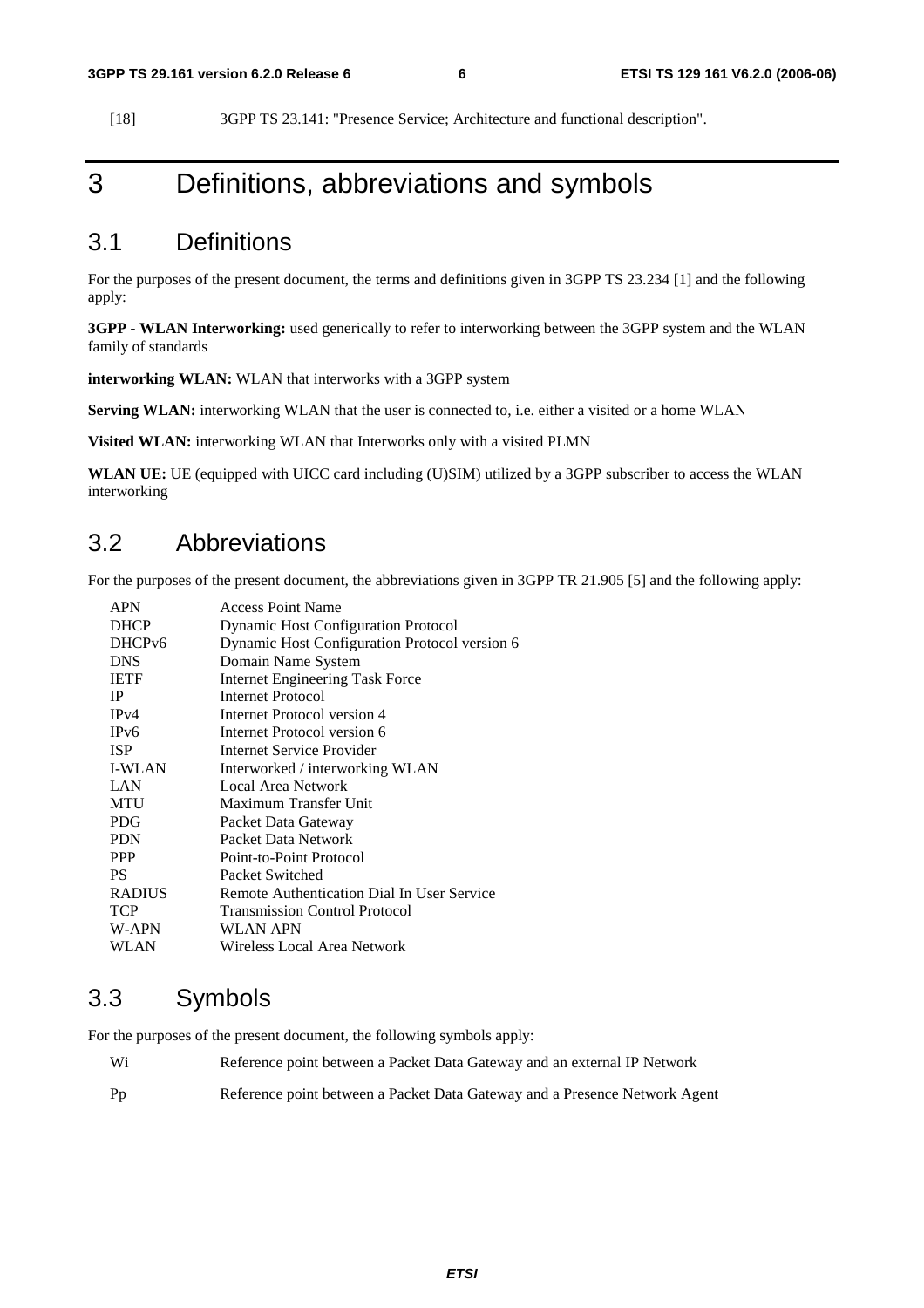### 4 Network characteristics

### 4.1 Key characteristics of PLMN

The PLMN is fully defined in the 3GPP technical specifications. The key characteristics of 3GPP - WLAN Interworking are found in 3GPP TS 23.234 [1].

### 4.2 Key characteristics of IP Networks

Refer to 3GPP TS 29.061 [4].

### 5 Interworking classifications

Refer to 3GPP TS 26.061 [4].

### 6 Access reference configuration

Refer to scenario 3 in the clause Interworking Architecture in 3GPP TS 23.234 [1].

### 7 Subscription checking

Subscription is checked during the WLAN attach procedure and at the tunnel establishment as described in 3GPP TS 23.234 [1].

### 8 Interworking with PDN (IP)

NOTE: The application of procedures in this subclause is not recommended if user authentication and authorisation with AAA server is required because of the following reason: In order to perform RADIUS Authentication, the user ID and password information have to be passed from WLAN UE to PDG. However, this function is missing in the IKEv2 protocol that 3GPP TS 33.234 [16] refers in this release. In addition, user authentication and authorisation with AAA server will be standardised in release 7.

### 8.1 General

Packet Domain with the 3GPP - WLAN Interworking access shall support interworking with networks based on the Internet Protocol (IP). These interworked networks may be either intranets or the Internet.

### 8.2 PDN Interworking Model

When interworking with the IP networks, the Packet Domain with the 3GPP - WLAN Interworking access can operate IPv4 or IPv6. The interworking point with IP networks is at the Wi reference point, refer to scenario 3 in the clause Interworking Architecture in 3GPP TS 23.234 [1].

The PDG for interworking with the IP network is the access point of the Packet Domain. In this case the Packet Domain network will look like any other IP network or subnetwork.

Typically in the IP networks, the interworking with subnetworks is done via IP routers. The Wi reference point is between the PDG and the external IP network. From the external IP network's point of view, the PDG is seen as a normal IP router. The L2 and L1 layers are operator specific.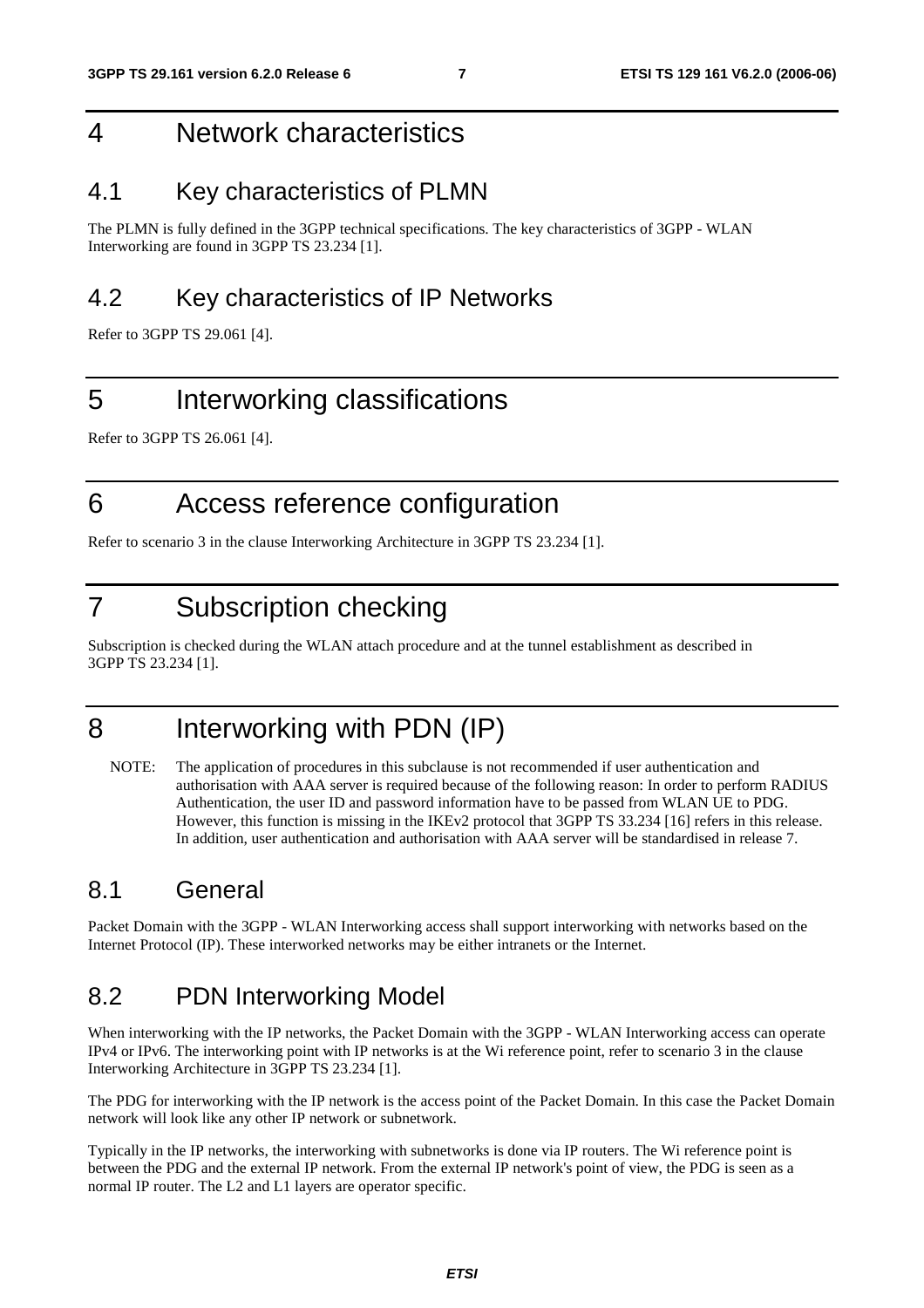It is out of the scope of the present document to standardize the router functions and the used protocols in the Wi reference point.

Interworking with user defined ISPs and private/public IP networks is subject to interconnect agreements between the network operators.

No user data or header compression is done in the PDG.

#### 8.2.1 Access to Internet, Intranet or ISP through Packet Domain

The access to Internet, Intranet or ISP may involve specific functions such as user authentication, user's authorization, end to end encryption between the UE and Intranet/ISP, allocation of a dynamic address belonging to the PLMN/Intranet/ISP addressing space, IPv6 address autoconfiguration, etc.

For this purpose the Packet Domain may offer:

- either direct transparent access to the Internet; or
- a non-transparent access to the Intranet/ISP. In this case the Packet Domain, i.e. the PDG, takes part in the functions listed above.

#### 8.2.1.1 Transparent access to the Internet

The WLAN UE is given an IPv4 address or IPv6 Prefix belonging to the operator addressing space. The address or IPv6 Prefix is given either at subscription in which case it is a static address or at the WLAN session authorization in which case it is a dynamic address. This address or IPv6 Prefix is used for packet forwarding between the Internet and the PDG and within the packet domain. With IPv6, either Stateless or Stateful Address Autoconfiguration shall be used to assign an IPv6 address to the terminal. These procedures are as described in the IPv6 non-transparent access case except that the addresses belong to the operator addressing space. The use of stateful or stateless is configured per W-APN.

The transparent case provides at least a basic ISP service. As a consequence of this it may therefore provide a bearer service for a tunnel to a private Intranet. For details of this specific case, refer to 3GPP TS 29.061 [4], subclause "Transparent access to the Internet".

#### 8.2.1.2 IPv4 Non Transparent access to an Intranet or ISP

The WLAN UE is given an address belonging to the Intranet/ISP addressing space. The address is given either at subscription in which case it is a static address or at the WLAN session authorization in which case it is a dynamic address. This address is used for packet forwarding within the PDG and for packet forwarding on the Intranet/ISP. This requires a link between the PDG and an address allocation server, like AAA or DHCP belonging to the Intranet/ISP.

Access to the ISP/Intranet is requested after the WLAN access authentication and authorization between the UE and the 3GPP AAA proxy, in conjunction with the tunnel establishment procedure between the WLAN UE and the PDG. The tunnel establishment request brings the required parameters (User ID and W-APN) to the PDG; refer to 3GPP TS 24.234 [3].

If the UE requests an IP address from a DHCP server, refer to RFC 2131 [8], the tunnel establishment acknowledgement brings the IP address from the PDG to the WLAN UE, refer to 3GPP TS 24.234 [3].

Figure 1 describes the access signalling between the PDG and the ISP/Intranet in the IPv4 Non-Transparent case.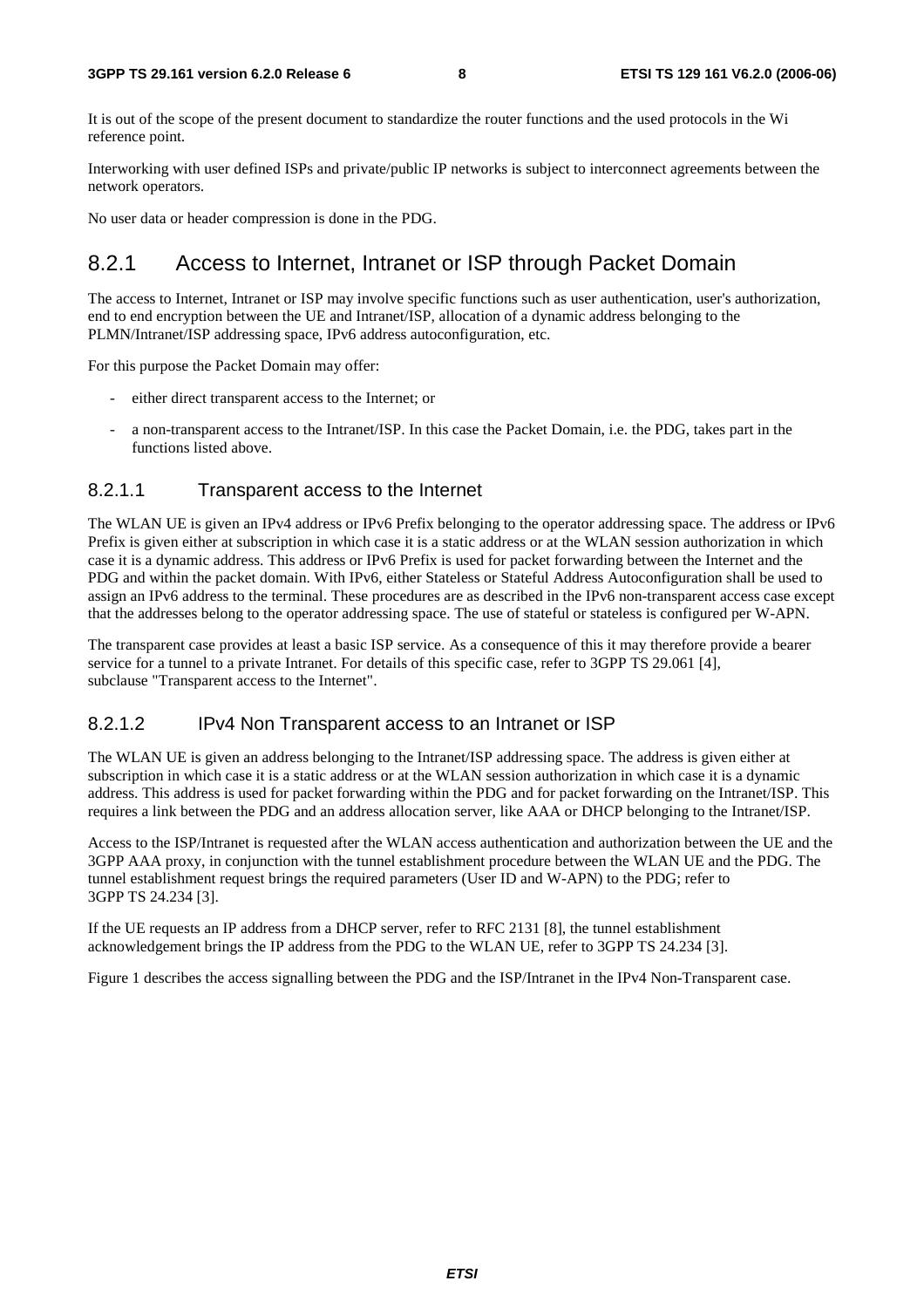

**Figure 1: IPv4 Non-Transparent access to an Intranet or ISP** 

#### 8.2.1.3 IPv6 Non Transparent access to an Intranet or ISP

When using IPv6 Address Autoconfiguration (either Stateless or Stateful), the process of setting up the access to an Intranet or ISP involves two signalling phases. The first signalling phase is done in the control plane and consists of the WLAN access authentication and authorization and tunnel establishment. The second signalling phase is done in the user plane.

The user plane signalling phase shall be either stateless or stateful. The stateless procedure, which involves only the WLAN UE and the PDG, is described in subclause "IPv6 Stateless Address Autoconfiguration". The stateful procedure, which involves the WLAN UE, PDG (as DHCP relay agent) and one or several DHCP servers on the Intranet or ISP, is described in subclause "IPv6 Stateful Address Autoconfiguration".

Whether to use stateless or stateful address autoconfiguration procedure is configured per W-APN in the PDG. For W-APNs configured as stateless, the PDG shall only use the Prefix part of the IPv6 address for forwarding of UE terminated IP packets. The size of the prefix shall be according to the maximum prefix length for a global IPv6 address as specified in the IPv6 Addressing Architecture, see RFC 2373 [13].

The selection between Stateful and Stateless Autoconfiguration is dictated by the Router Advertisements sent by the PDG as described in the corresponding subclauses below and according to the principles defined in RFC 2461 [14] and RFC 2462 [15].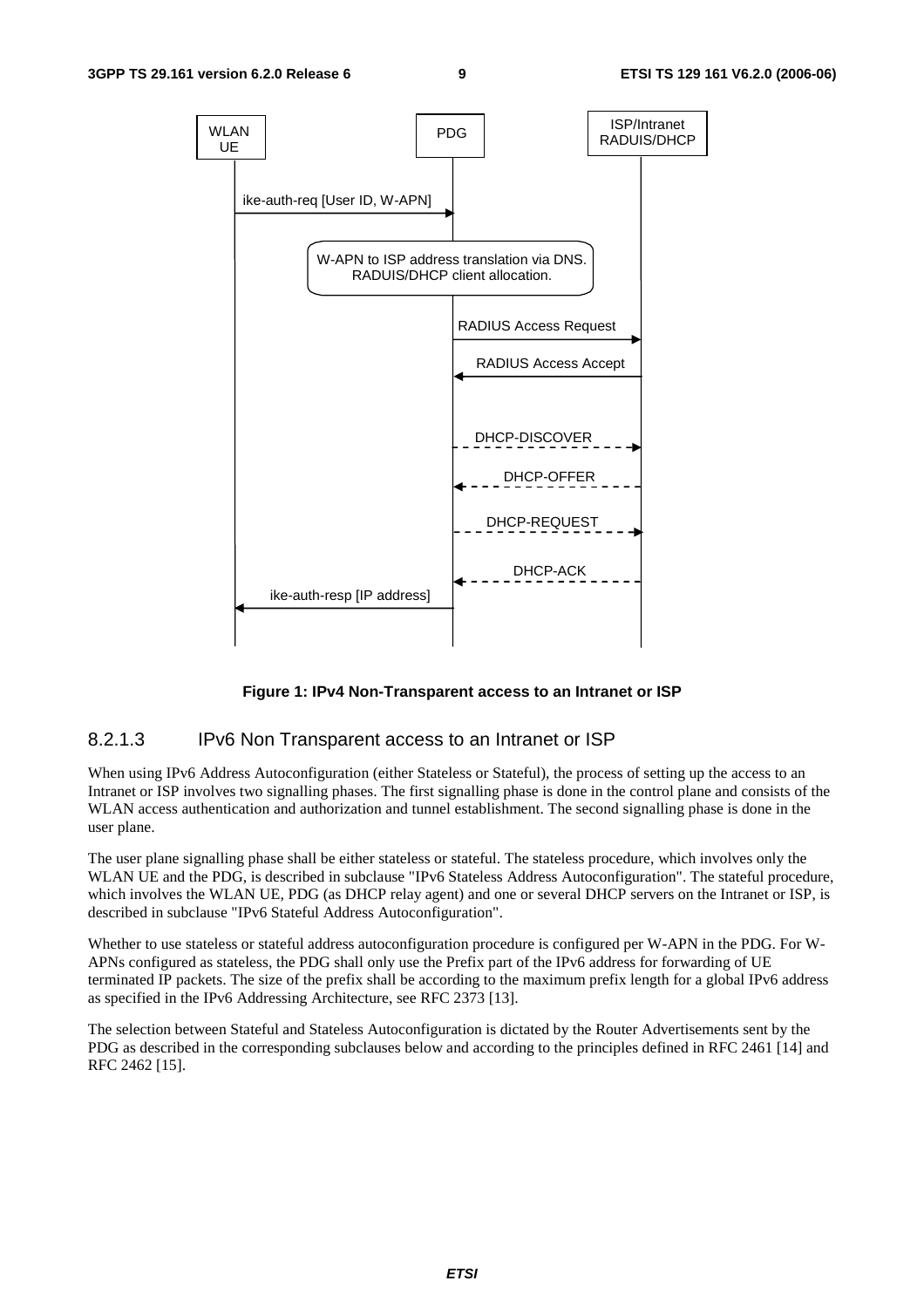#### 8.2.1.3.1 Tunnel establishment and Intranet/ISP access authorization

The PDG provides the WLAN UE with an IPv6 Prefix belonging to the Intranet/ISP addressing space. A dynamic IPv6 address shall be given using either stateless or stateful address autoconfiguration. This IPv6 address is used for packet forwarding within the packet domain and for packet forwarding on the Intranet/ISP. The WLAN UE may send an authentication request at the tunnel establishment and the PDG may request user authentication from a server, e.g. AAA, belonging to the Intranet/ISP.

Access to the ISP/Intranet is requested after the WLAN access authentication and authorization between the UE and the 3GPP AAA proxy, in conjunction with the tunnel establishment procedure between the WLAN UE and the PDG. The tunnel establishment request brings the required parameters (User ID and W-APN) to the PDG, refer to 3GPP TS 24.234 [3].

In order to avoid any conflict between the link-local address of the WLAN UE and that of the PDG, the Interface-Identifier used by the UE to build its link-local address shall be assigned by the PDG. The PDG ensures the uniqueness of this interface-identifier.

Figure 2 describes the tunnel establishment between the WLAN UE and the PDG in the IPv6 Non-Transparent case.

The PDG deduces from local configuration data associated with the W-APN:

- IPv6 address allocation type (stateless or stateful);
- the source of IPv6 Prefixes in the stateless case (PDG internal prefix pool, or external address allocation server);
- any server(s) to be used for address allocation, authentication and/or protocol configuration options retrieval (e.g. IMS related configuration, see 3GPP TS 24.229 [17]);
- the protocol e.g. RADIUS, to be used with the server(s);
- the communication and security feature needed to communicate with the server(s).

As an example the PDG may use one of the following options:

- PDG internal Prefix pool for IPv6 prefix allocation and no authentication;
- PDG internal Prefix pool for IPv6 prefix allocation and RADIUS for authentication. The AAA server responds with either an Access-Accept or an Access-Reject to the RADIUS client in the PDG;
- RADIUS for authentication and IPv6 prefix allocation. The AAA server responds with either an Access-Accept or an Access-Reject to the RADIUS client in the PDG.

DHCPv6 may be used for IPv6 prefix allocation.

IPv6 Prefixes in a PDG internal Prefix pool shall be configurable and structured per W-APN.

The PDG shall return an IPv6 address composed of a Prefix and an Interface-Identifier in the tunnel establishment acknowledgement message (ike-auth-resp). The Interface-Identifier may have any value and it does not need to be unique within or across W-APNs. It shall however not conflict with the Interface-Identifier the PDG has selected for its own side of the UE-PDG link. The Prefix assigned by the PDG or the external AAA server shall be globally or sitelocal unique, if stateless address autoconfiguration is configured on this W-APN. If, on the other hand, stateful address autoconfiguration is configured on the W-APN, the Prefix part of the IPv6 address returned to the UE shall be set to the link-local prefix (FE80::/64).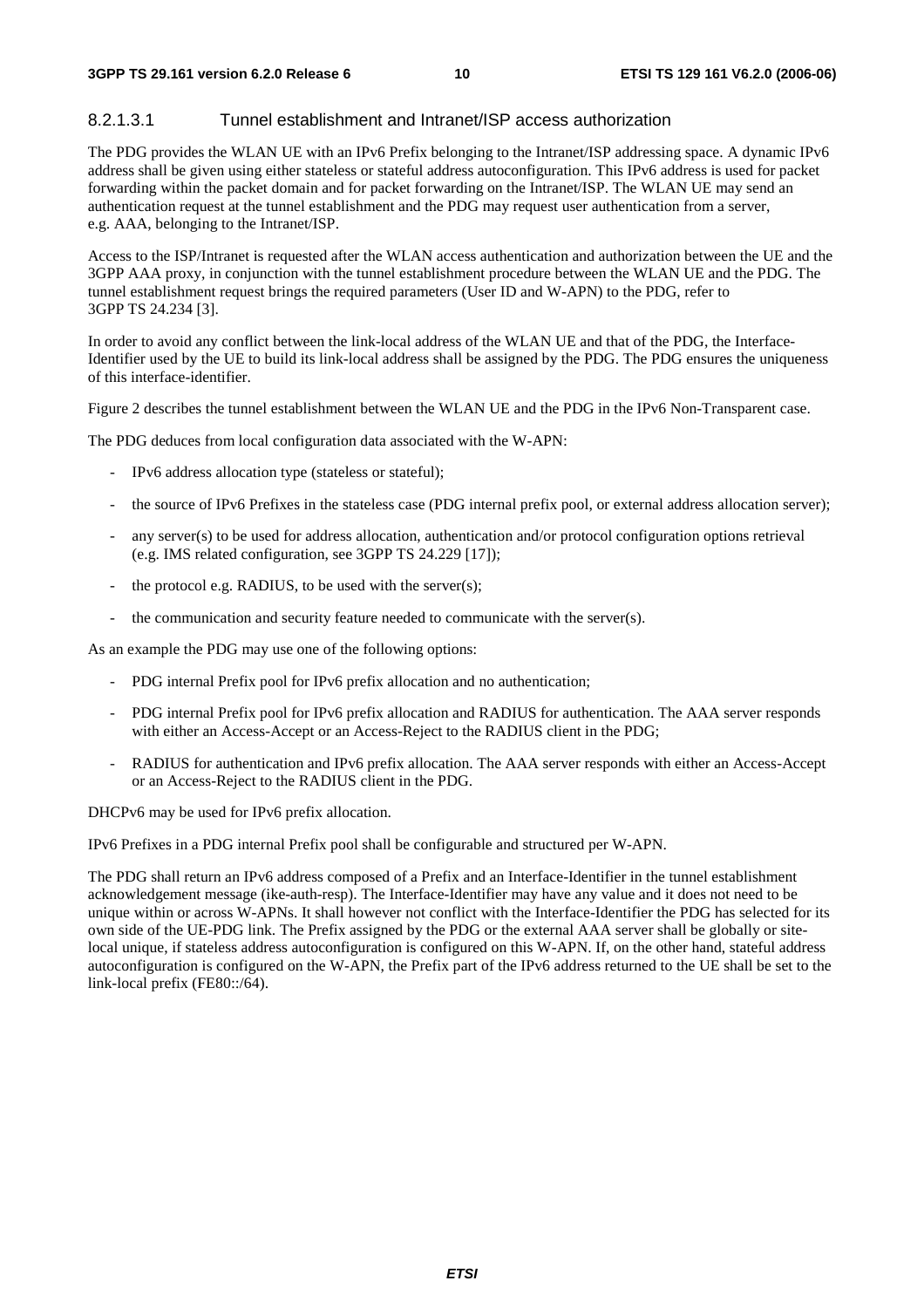

NOTE: DHCPv6 may be used or IPv6 prefix allocation.

#### **Figure 2: Tunnel establishment and Intranet/ISP access authorization**

#### 8.2.1.3.2 IPv6 Stateless Address Autoconfiguration

The tunnel establishment and Intranet/ISP access authorization is followed by a stateless address autoconfiguration procedure, which provides the WLAN UE with an IPv6 Global or Site-Local Unicast Address for the Intranet/ISP. (A terminal, e.g. a PC or a PDA with the WLAN UE may not have been able to receive the IP address during the 3GPP specific tunnel establishment signalling).

The procedure describing W-APNs configured to use Stateless Address Autoconfiguration may be as follows, (for details refer to RFC 2462 [15] and RFC 2461 [14]):

- After the tunnel establishment, the PDG starts sending Router Advertisements periodically in the tunnel towards the WLAN UE, with the M-flag cleared to indicate stateless address autoconfiguration.
- The UE may issue a Router Solicitation directly after the user plane establishment. This shall trigger the PDG to send a Router Advertisement immediately.
- The Prefix sent in the Router Advertisements shall be identical to the Prefix returned earlier in the tunnel establishment acknowledgement.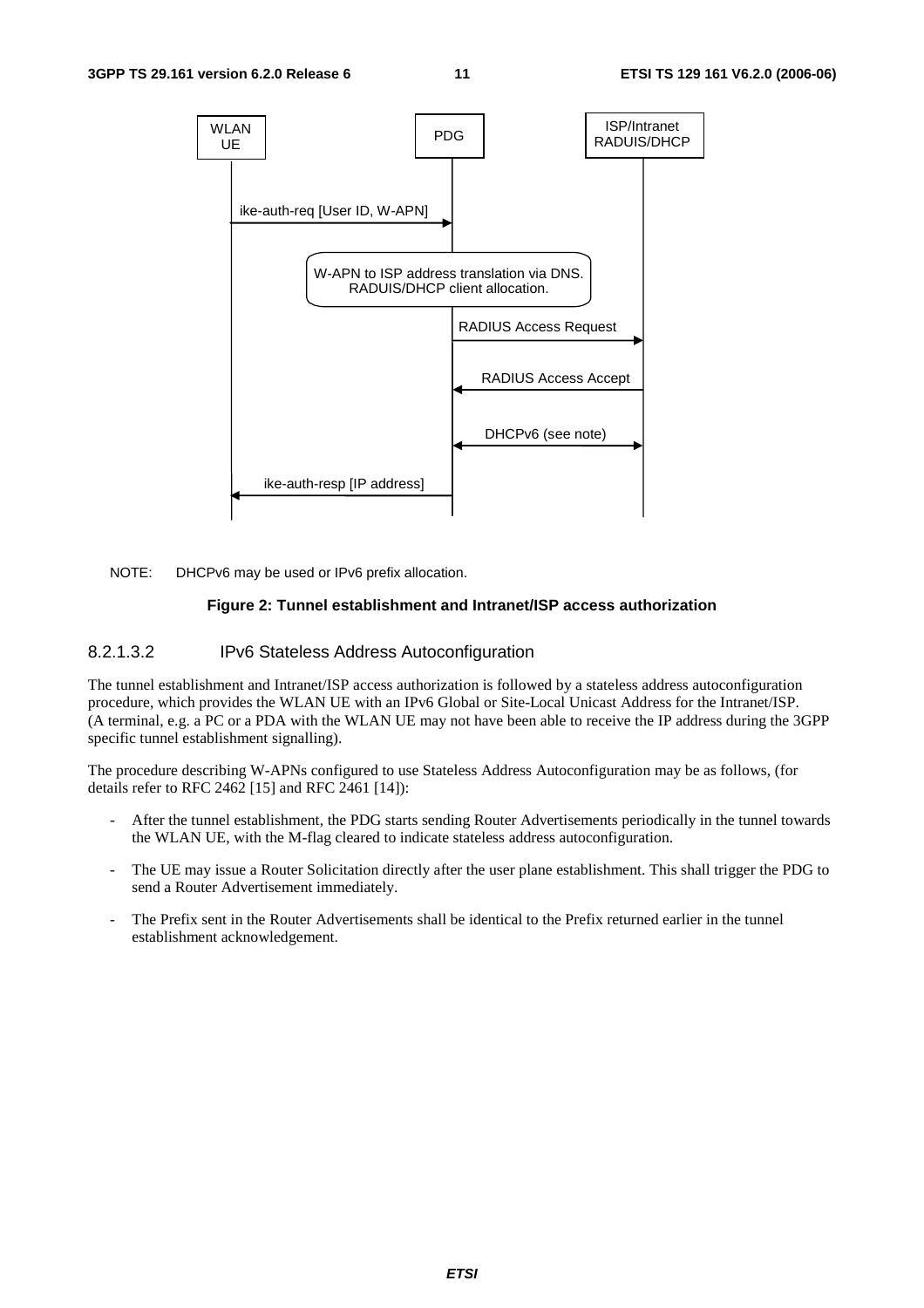

**Figure 3: IPv6 Stateless Address Autoconfiguration** 

#### 8.2.1.3.3 IPv6 Stateful Address Autoconfiguration

The tunnel establishment and Intranet/ISP access authorization is followed by a stateful address autoconfiguration procedure, which provides the WLAN UE with an IPv6 Global or Site-Local Unicast Address from the Intranet/ISP. The address has not yet been available during the tunnel establishment phase, but the UE requests the address from the Intranet/ISP by the stateful address autoconfiguration procedure. The PDG acts as a DHCP relay agent.

The procedure describing W-APNs configured to use Stateful Address Autoconfiguration may be as follows, (for details refer to RFC 2461 [14] and RFC 3315 [9]):

- The UE issues a Router Solicitation after the user plane establishment.
- This triggers the PDG to start sending Router Advertisements periodically in the tunnel towards the WLAN UE, with the M-flag set to indicate stateful address autoconfiguration and with no IPv6 prefix.
- When the UE receives the Router Advertisement with the M-flag set, it starts a DHCPv6 configuration including a request for an IPv6 address.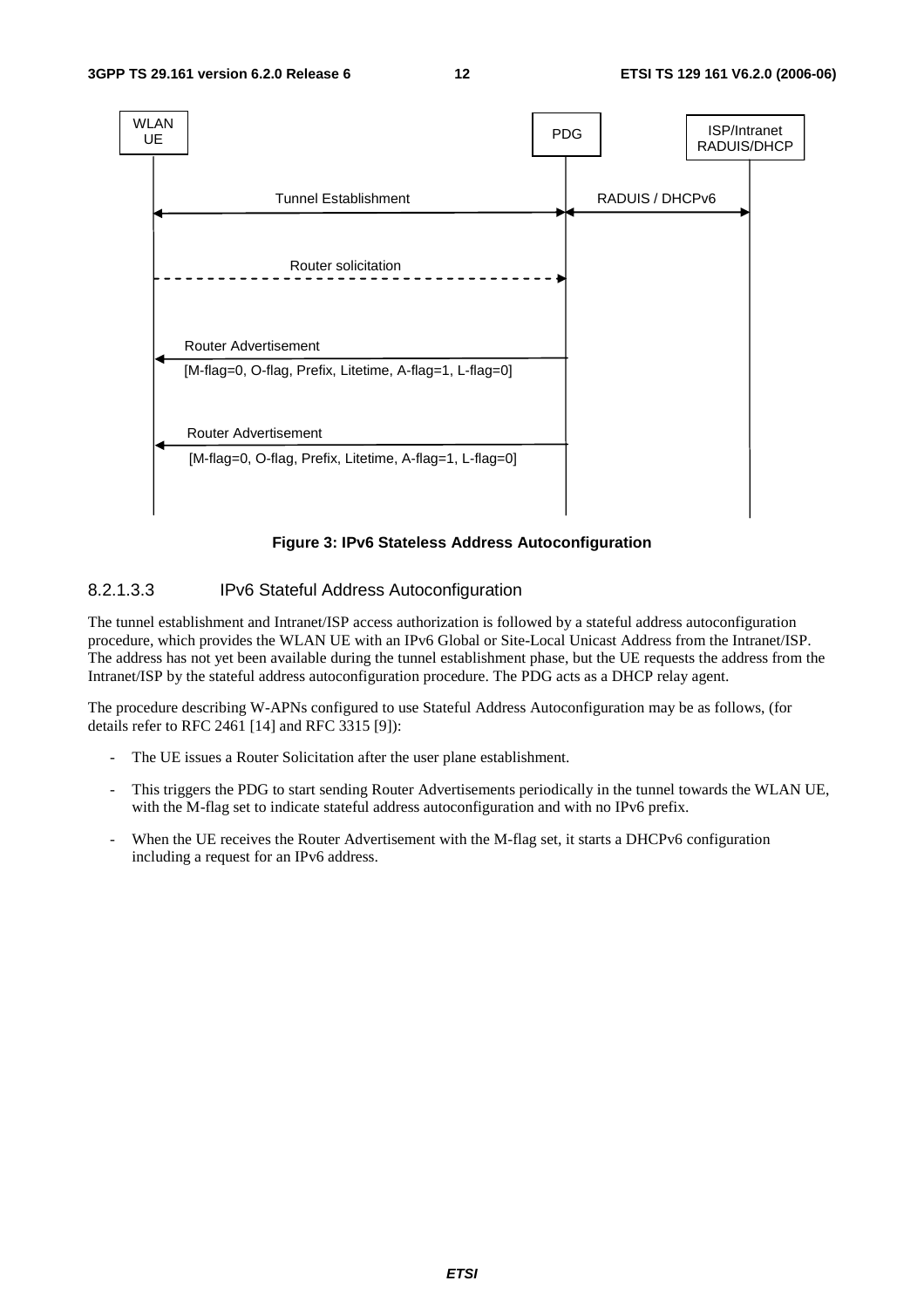

**Figure 4: IPv6 Stateful Address Autoconfiguration** 

#### 8.2.1.3.4 IPv6 Router Configuration Variables in the PDG

Refer to 3GPP TS 29.061 [4], subclause "IPv6 Router Configuration Variables in the GGSN".

### 8.3 Numbering and addressing

Refer to 3GPP TS 23.234 [1] and 3GPP TS 29.061 [4].

### 8.4 Charging

Refer to 3GPP TS 23.234 [1] and 3GPP TS 29.234 [2].

### 8.5 Domain Name System server (DNS Server)

Provision of Domain Name services shall be provided by the PLMN operators in the transparent case and the ISP in the non-transparent case. (DNS documentation is provided in RFC 1034 [6] and RFC 1035 [7]).

### 8.6 IP Multicast access

The Packet Domain with 3GPP – WLAN interworking access may allow an access to IP Multicast traffic coming from an external network. The support of IP Multicast in the Packet Domain is optional.

In order for the Packet Core Network with WLAN interworking access to support Multicast traffic that allows the WLAN UE to subscribe to multicast groups from outside the PLMN, the PDG shall support IGMP (IPv4) and/or MLD (IPv6) and one or more Inter-Router Multicast protocols, such as DVMRP, MOSPF, or PIM-SM.

For details, refer to 3GPP TS 29.061 [4], subclause "IP Multicast access".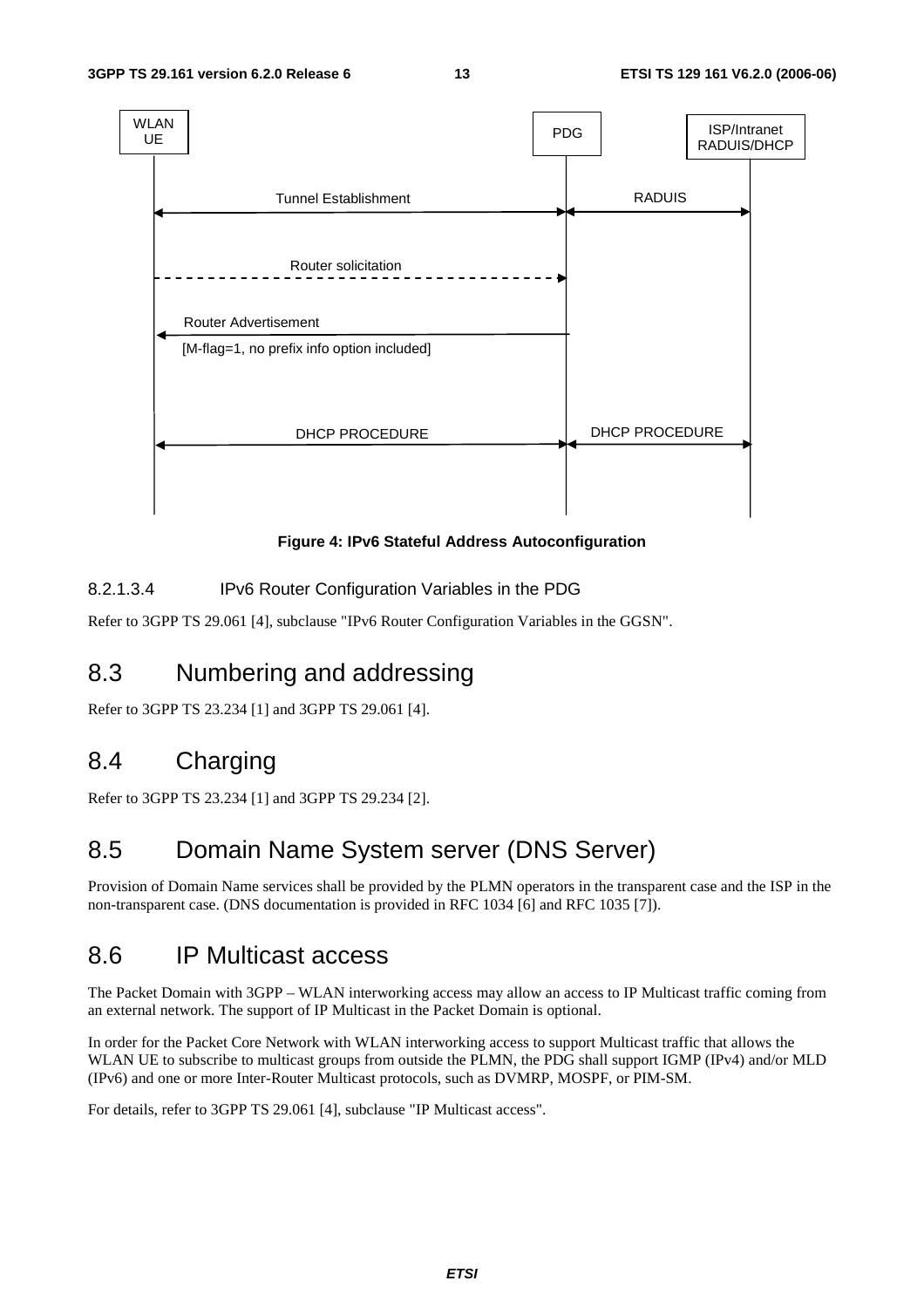### 9 Interworking with PDN (DHCP)

### 9.1 General

In current LAN environments the most commonly used configuration protocol is DHCP (Dynamic Host Configuration Protocol, RFC 2131 [8]) and DHCPv6 (Dynamic Host Configuration Protocol for IPv6, RFC 3315 [9]). It provides a mechanism for passing a large set of configuration parameters to hosts connected to a TCP/IP network (IP address, sub-net mask, domain name, MTU, etc.) in an automatic manner. Moreover DHCP may assign IP addresses to clients for a finite lease time, allowing for sequential reassignment of addresses to different users.

The lease time is chosen by the administrator of the DHCP server (in the external network), and is therefore out of the scope of the present document.

The Packet Domain offers the end user the possibility to run DHCP end-to-end the same way as he does when connected directly to a LAN (e.g. an enterprise Intranet). No modifications should be required in common implementations of DHCP clients and servers. However a Packet Domain-specific DHCP relay agent, refer to RFC 2131 [8] and RFC 3315 [9],is needed in the PDG so as to allow correct routing of DHCP requests and replies between the WLAN UE and the DHCP servers.

### 9.2 Address allocation by the Intranet or ISP

Address allocation schemes using DHCP are described in subclause "Access to Internet, Intranet or ISP through Packet Domain", with details for IPv4 in RFC 2131 [8] and for IPv6 in RFC 3315 [9].

### 9.3 Other configuration by the Intranet or ISP (IPv6 only)

When using IPv6, in some situations the WLAN UE may need additional configuration information from the Intranet or ISP besides the IP address. It may for example be IMS related configuration options (see 3GPP TS 24.229 [17]). If the UE is DHCP capable and the IPv6 address has been allocated using Stateless Address Autoconfiguration, the UE may use a procedure as in the example in figure 5 to configure additional external network protocol parameters, or other parameters that apply to the Intranet or ISP. The PDG shall in this case indicate to the UE that there is additional configuration information to retrieve by setting the O-flag in the Router Advertisements. This shall be configured per W-APN in the PDG.

The following bullets describe an example of a signal flow, where the UE directs an Information-Request to the All\_DHCP\_Relay\_Agents\_and\_Servers multicast address. The UE may also direct the message to a specific server instead of all servers. For a detailed description of the DHCPv6 messages refer to the DHCPv6 RFC 3315 [9]. The sequence is depicted in figure 5.

- 1) A Router Advertisement with the O-flag set is sent from the PDG to the UE to indicate to it to retrieve other configuration information.
- 2) The UE sends an INFORMATION-REQUEST message with the IP destination address set to the All\_DHCP\_Relay\_Agents\_and\_Servers multicast address defined in the DHCPv6 RFC 3315 [9]. The source address shall be the link-local address of the UE. The DHCP relay agent in the PDG shall forward the message.
- 3) DHCP servers receiving the forwarded INFORMATION-REQUEST message reply by sending a RELAY-REPLY message, with the "Relay Message" option including a REPLY message with the requested configuration parameters.

The UE chooses one of the possibly several REPLY messages and extracts the configuration information.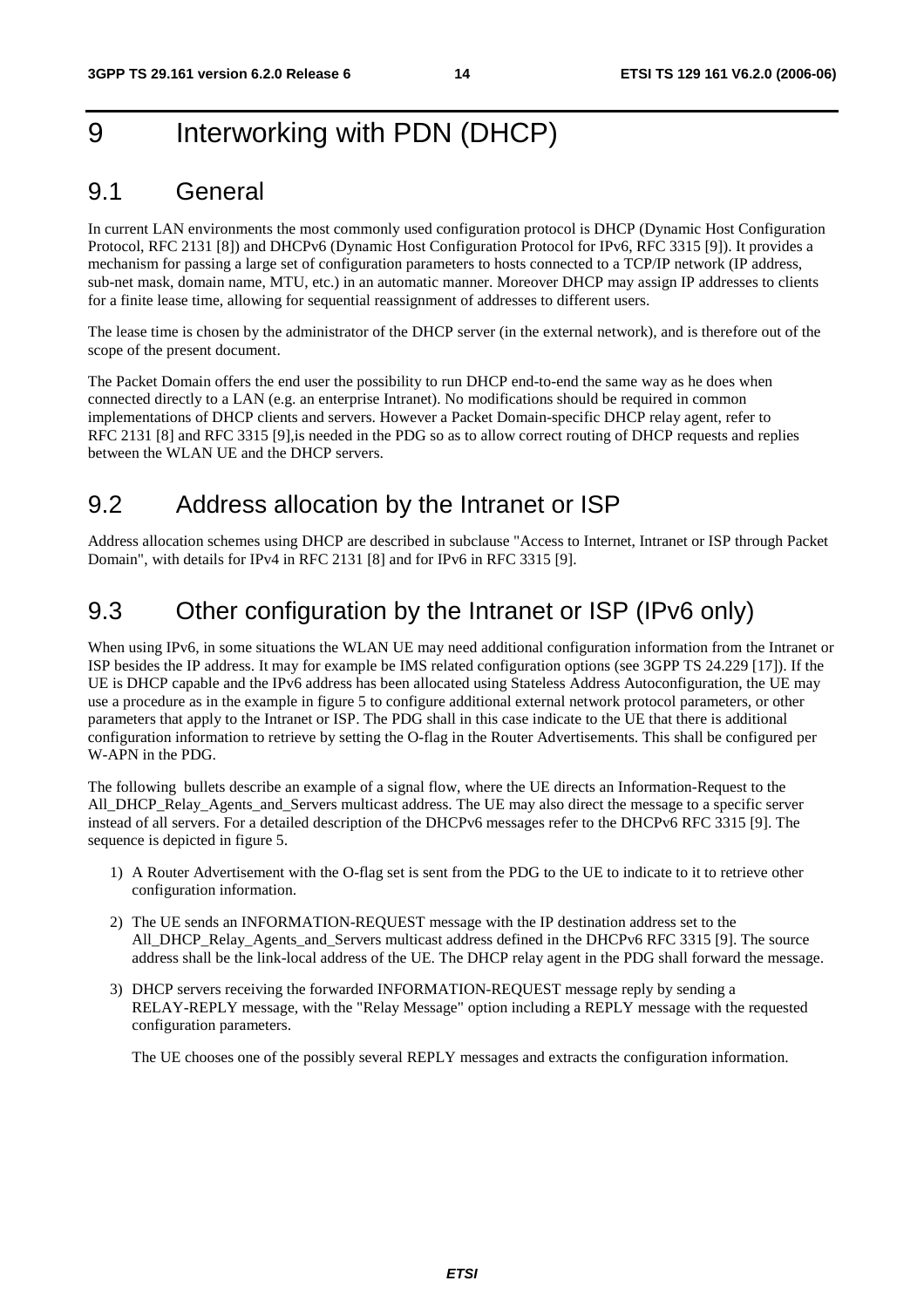

**Figure 5: DHCPv6 other configuration signal flow** 

### 10 Interworking between Packet Domains

Refer to 3GPP TS 23.234 [1].

### 11 Usage of RADIUS on Wi interface

NOTE: The application of procedures in subclause 11.1 is not recommended. The application of procedures in subclause 11.3 is only recommended if user authentication and authorisation is not required. The procedures of those flows are incomplete for the following reason: In order to perform RADIUS Authentication, user ID and password information have to be passed from WLAN UE to PDG. However, this function is missing in the IKEv2 protocol that 3GPP TS 33.234 [16] refers in this release. In addition, user authentication and authorisation with AAA server will be standardised in release 7.

A PDG may, on a per W-APN basis, use RADIUS authentication to authenticate a user and RADIUS accounting to provide information to an AAA (Authentication, Authorization and Accounting) server.

### 11.1 RADIUS Authentication

RADIUS Authentication shall be used according to RFC 2865 [10] and RFC 3162 [11].

The RADIUS client function may reside in a PDG. When the PDG receives a tunnel establishment request, the RADIUS client function may send the authentication information to an authentication server, which is identified during the W-APN provisioning.

The authentication server checks that the user can be accepted. The response (when positive) may contain network information, such as an IPv4 address or IPv6 prefix for the user.

The information delivered during the RADIUS authentication can be used to automatically correlate the users identity to the IPv4 address or IPv6 prefix, assigned/confirmed by the PDG or the authentication server respectively. The same procedure applies, in case of sending the authentication to a 'proxy' authentication server.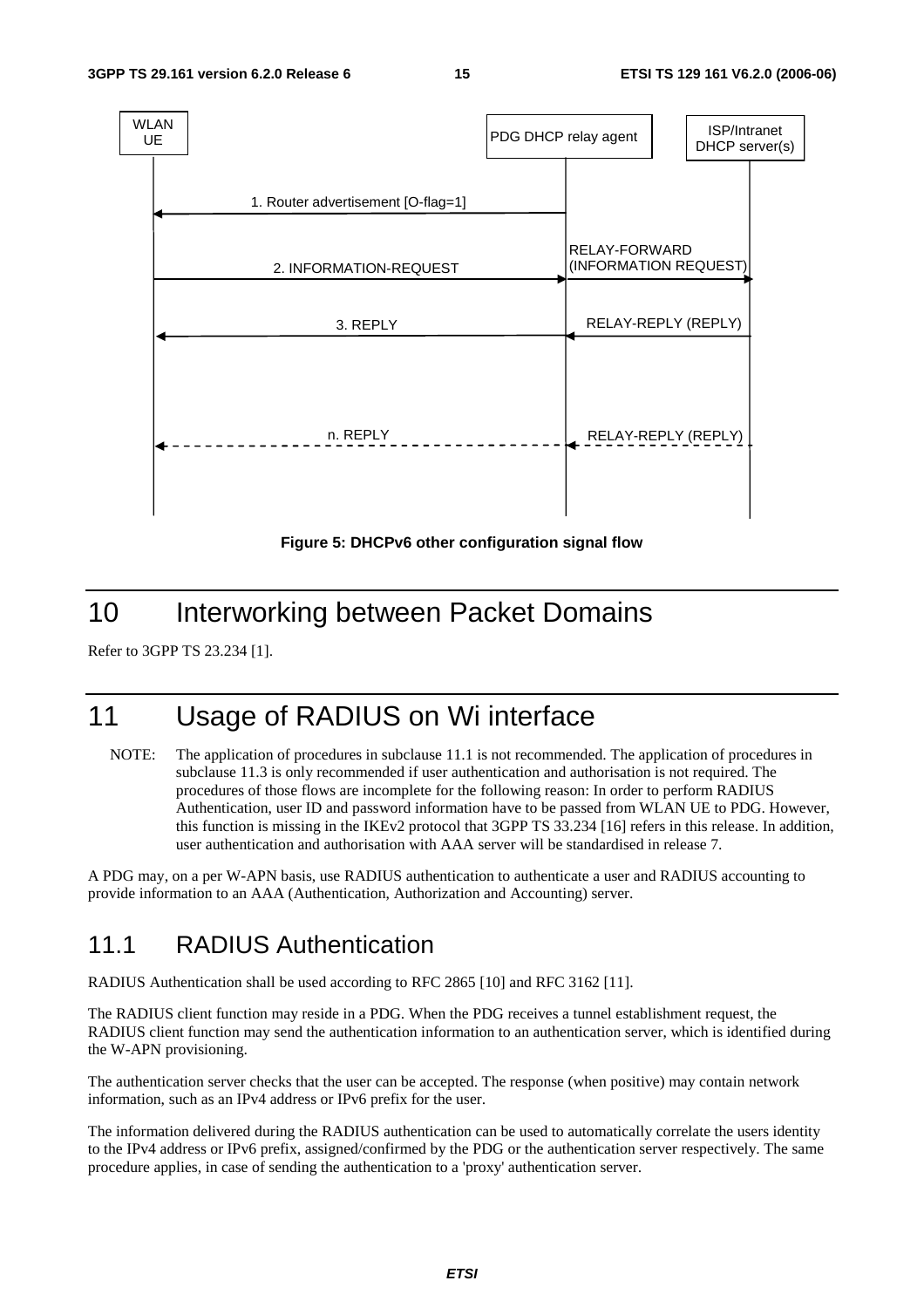### 11.2 RADIUS Accounting

RADIUS Accounting shall be used according to RFC 2866 [12] and RFC 3162 [11].

The RADIUS accounting client function may reside in a PDG. The RADIUS accounting client may send information to an accounting server, which is identified during the W-APN provisioning. The accounting server may store this information and use it to automatically identify the user. This information can be trusted because the 3GPP network has authenticated the subscriber.

The Accounting-Request STOP and the Accounting ON and Accounting OFF messages may be used to ensure that information stored in the accounting server is synchronized with the PDG information.

### 11.3 Authentication and accounting message flows

Figure 6 presents the RADIUS message flows between a PDG and an Authentication, Authorization and Accounting (AAA) server. For details of the tunnel establishment and deletion signalling, refer to 3GPP TS 24.234 [3].



- NOTE 1: If some external applications require RADIUS Accounting request (Start) information before they can process user packets, then the selected W-APN (PDG) may be configured in such a way that the PDG drops user data until the Accounting Response (START) is received from the AAA server. The PDG may wait for the Accounting Response (START) before sending the ike-auth response. The PDG may reject the tunnel establishment, if the Accounting Response (START) is not received.
- NOTE 2: Separate accounting and authentication servers may be used.
- NOTE 3: The Accounting-Request (Start) message may be sent at a later stage, e.g. after IPv6 address has been assigned and PDP Context updated, in case of a stateful address autoconfiguration.

#### **Figure 6: RADIUS message flow**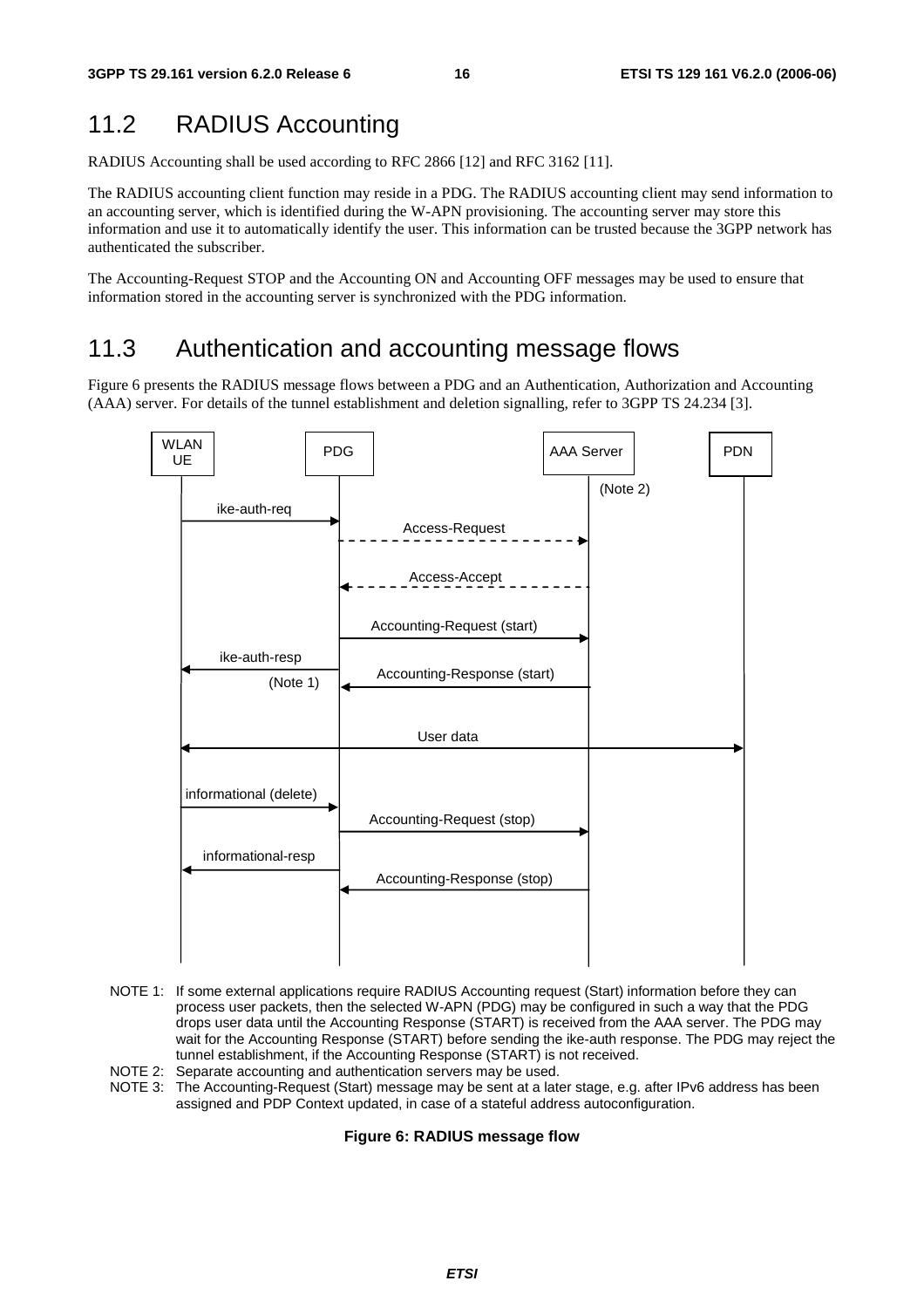When a PDG receives a tunnel establishment request (IKE-AUTH request) for a given W-APN, the PDG may (depending on the configuration for this W-APN) send a RADIUS Access-Request to an AAA server. The AAA server authenticates and authorizes the user. If RADIUS is also responsible for IPv4 address or IPv6 prefix allocation, the AAA server shall return the allocated IPv4 address or IPv6 prefix in the Access-Accept message.

Even if the PDG was not involved in user authentication (e.g. transparent network access mode), it may send a RADIUS Accounting-Request START message to an AAA server. This message contains parameters, e.g. the tuple, which includes the user-id and IPv4 address or IPv6 prefix, to be used by application servers (e.g. WAP gateway) in order to identify the user. This message also indicates to the AAA server that the user session has started. The session is uniquely identified by the Acct-Session-Id that is composed of the Charging-Id and the PDG-Address.

If some external applications require RADIUS Accounting request (Start) information before they can process user packets, then the selected W-APN (PDG) may be configured in such a way that the PDG drops user data until the Accounting Response (START) is received from the AAA server. The PDG may wait for the Accounting Response (START) before sending the tunnels establishment response (IKE-AUTH response). The PDG may reject the tunnel establishment request, if the Accounting Response (START) is not received. The authentication and accounting servers may be separately configured for each W-APN.

At a stateful address autoconfiguration, no IPv4 address or IPv6 prefix is available at tunnel establishment. In that case the PDG may wait to send the Accounting-Request START message until the WLAN UE receives its IP address in a DHCP-REPLY.

When the PDG receives a delete tunnel request (*informational (delete)*) and providing a RADIUS Accounting-Request START message was sent previously, the PDG shall send a RADIUS Accounting-Request STOP message to the AAA server, which indicates the termination of this particular user session. The PDG shall immediately send a delete tunnel response (*informational-resp*), without waiting for an Accounting-Response STOP message from the AAA server.

The AAA server shall deallocate the IPv4 address or IPv6 prefix (if any) initially allocated to the subscriber, if there is no session for the subscriber.

Accounting-Request ON and Accounting-Request OFF messages may be sent from the PDG to the AAA server to ensure the correct synchronization of the session information in the PDG and the AAA server.

The PDG may send an Accounting-Request ON message to the AAA server to indicate that a restart has occurred. The AAA server may then release the associated resources.

Prior to a scheduled restart, the PDG may send Accounting-Request OFF message to the AAA server. The AAA server may then release the associated resources.

If an Access-Challenge is sent to the PDG when an Access-Request message is pending, the PDG shall silently discard the Access-Challenge message and it shall treat an Access-Challenge as though it had received an Access-Reject instead RFC 2865 [10].

### 11.4 List of RADIUS attributes

Refer to the 3GPP TS 29.061 [4], subclause "List of Radius attributes".

### 12 Usage of RADIUS on Pp interface

### 12.1 General

The Pp interface is defined in 3GPP TS 23.141 [18] and allows the PDG to report presence relevant events to the Presence Network Agent (such as tunnel establishment/removal, allocation of the remote IP address for the WLAN UE). The Pp interface is implemented by reusing mechanisms of RADIUS authentication and accounting via Wi interface as defined in clause 11.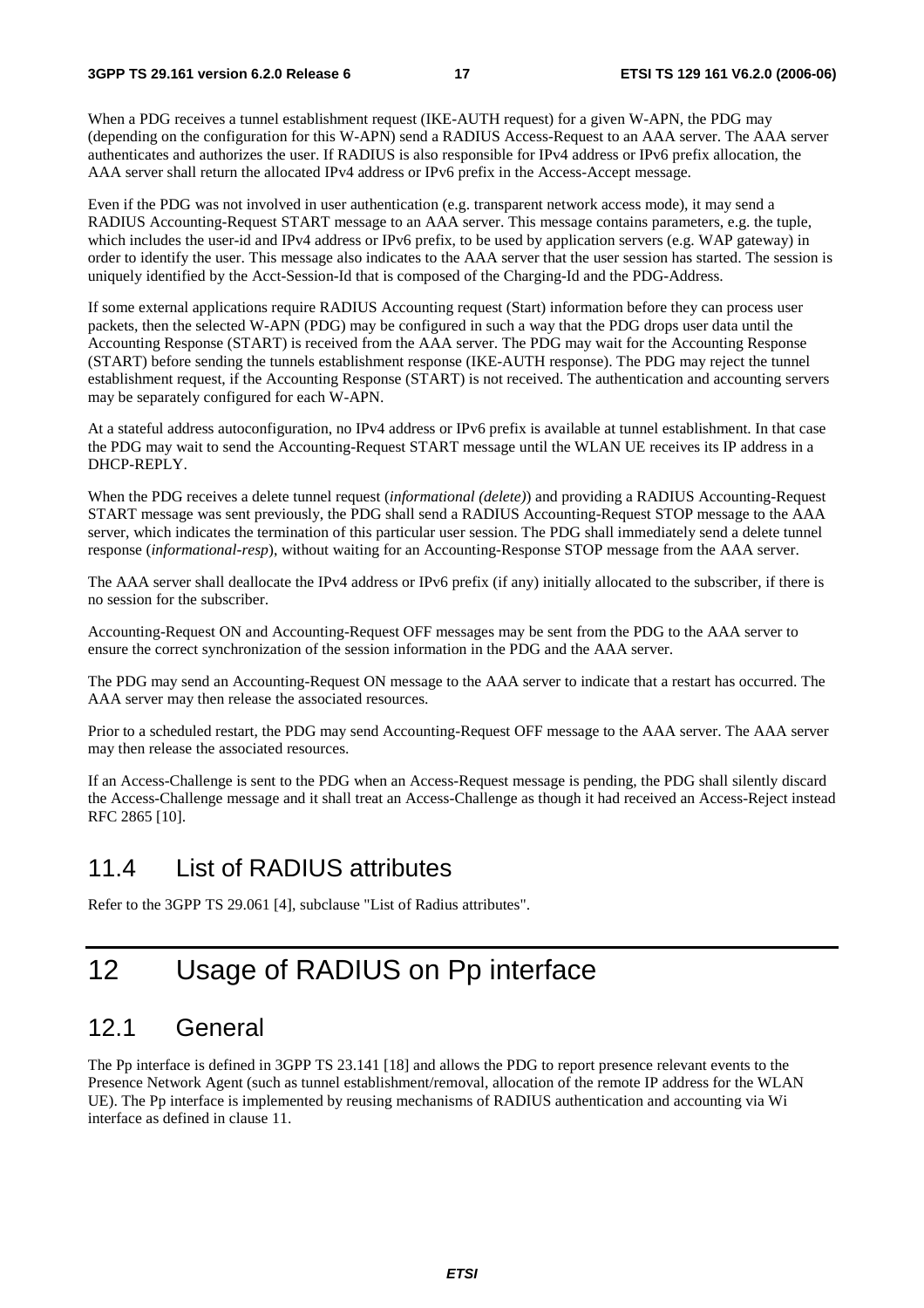### 12.2 Radius Profile for Pp interface

The RADIUS interface on Wi reference point as defined in Clause 11 is used for the Pp Reference Point as clarified in the Profile in this Clause.

Only the following messages are required for the Radius Profile for the Pp reference Point:

- Accounting-Request START
- Accounting-Response START
- Accounting-Request STOP
- Accounting-Response STOP

For the Radius Profile for the Pp Reference Point, only the mandatory Parameters within the Accounting-Request START and Accounting-Request STOP messages according to 3GPP TS 29.061 [4] Clauses 16.4.3 and 16.4.4, respectively, and the Parameter "Calling-Station-Id" need to be supported. The usage of other parameters is optional. They may be ignored by the Presence Network Agent.

### 12.3 Interconnecting the Presence Network Agent and the PDG

The Presence Network Agent may be directly attached to the PDG or via a Radius Proxy.

If the PDG needs to connect both to some AAA server via the Wi interface and a Presence Network Agent via the Pp interface for the same APN, but supports only a single RADIUS interface, the PDG can be directly attached to that AAA server. The Presence Network Agent can in turn be attached to that AAA server, which acts as a RADIUS proxy. If the AAA server is configured as a RADIUS Proxy between the Presence Network Agent and the PDG, the Radius Profile for the Pp Reference Point shall be applicable on the interface between the Presence Network Agent and the AAA server.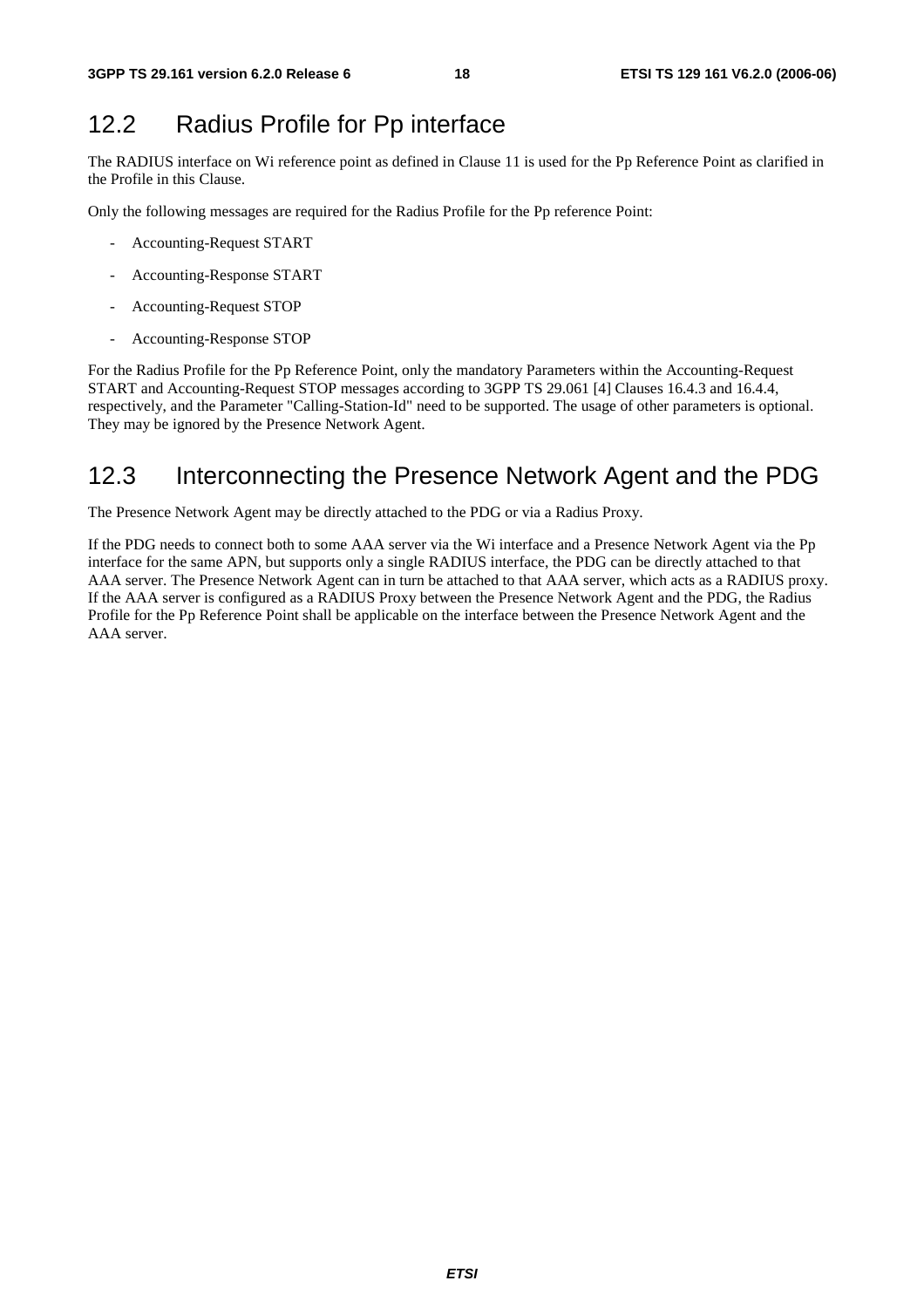### Annex A (informative): Change history

| <b>Change history</b> |             |                |     |                |                                                         |            |            |  |
|-----------------------|-------------|----------------|-----|----------------|---------------------------------------------------------|------------|------------|--|
| <b>Date</b>           | <b>TSG#</b> | TSG Doc.       | ICR |                | <b>Rev Subject/Comment</b>                              | <b>Old</b> | <b>New</b> |  |
| 2004-09               | 25          | NP-040344      |     |                | Approved by CN Plenary and placed under change control  | 2.0.1      | 6.0.0      |  |
| 2005-06               | 28          | CP-0500411002  |     |                | <b>Po Interface</b>                                     | 6.0.0      | 6.1.0      |  |
| 2006-06               | 32          | ICP-0603481005 |     | $\overline{4}$ | Depreciating authentication and authorization functions | 6.1.0      | 6.2.0      |  |